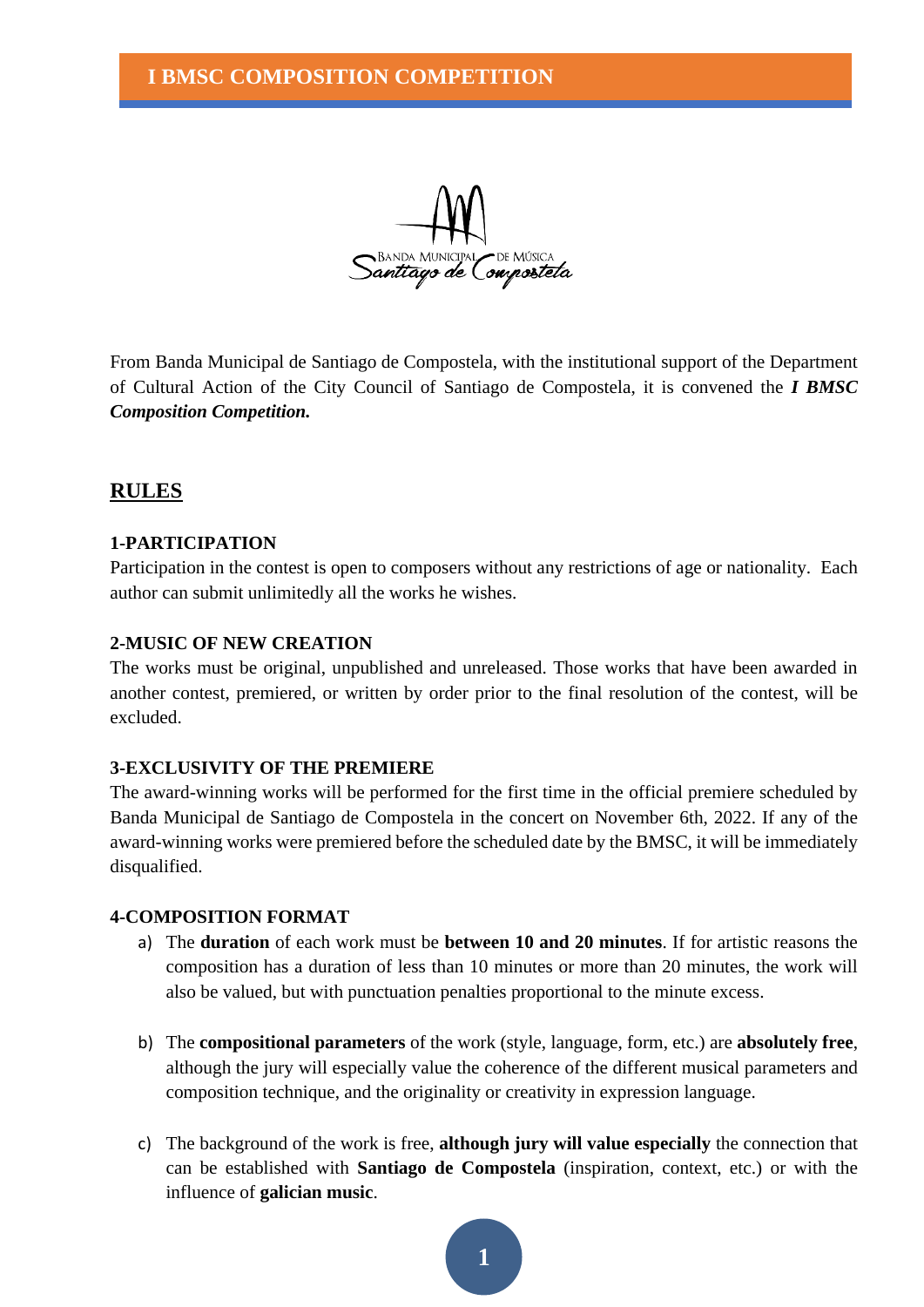## **I BMSC COMPOSITION COMPETITION**

- d) The **instrumentation** must correspond exactly to the organologic structure of the BMSC's 36 instrumentalists, as detailed below (some instrumentalist has the possibility of using the different auxiliary instruments indicated):
	- 1 Flute
	- 1 Flute or Piccolo
	- 1 Oboe or English horn
	- 1 Bassoon
	- 1 E*b* Clarinet
	- 9 Clarinets
	- 1 Bass Clarinet
	- 1 Alto or Soprano Saxophone
	- 1 Alto Saxophone
	- 1 Tenor Saxophone
	- 1 Baritone Saxophone
	- 3 French Horns
	- 2 Trumpets or Cornets
	- 1 Trumpet or Cornet or Flugelhorn
	- 2 Tenor Trombones
	- 1 Bass Trombone
	- 2 Euphonium
	- 2 Bass Tuba
	- 4 Percussion Players

#### **5-DELIVERY**

- a) The title of the work must be included in the compositions, without any reference to the name or pseudonym of the author, nor any element by which its authorship can be identified.
- b) The works will be delivered in 2 formats:

1-Complete score in PDF format (without individual parts) 1-Audio file (MIDI, Mp3 or any other audio format)

- c) In addition, the application for participation must be formalized by delivering:
	- 1) Appendix I, where all the personal identification data is included. The BMSC undertakes to the correct processing of the data in relation to Organic Law 3/2018, on Data Protection and Guarantee of Digital Rights.
	- 2) Appendix II, includes the declaration of compliance and acceptance of the bases.
	- 3) Biographical review or CV of the author (*PDF format*)
	- 4) Digital copy of Passport (*PDF or image format*).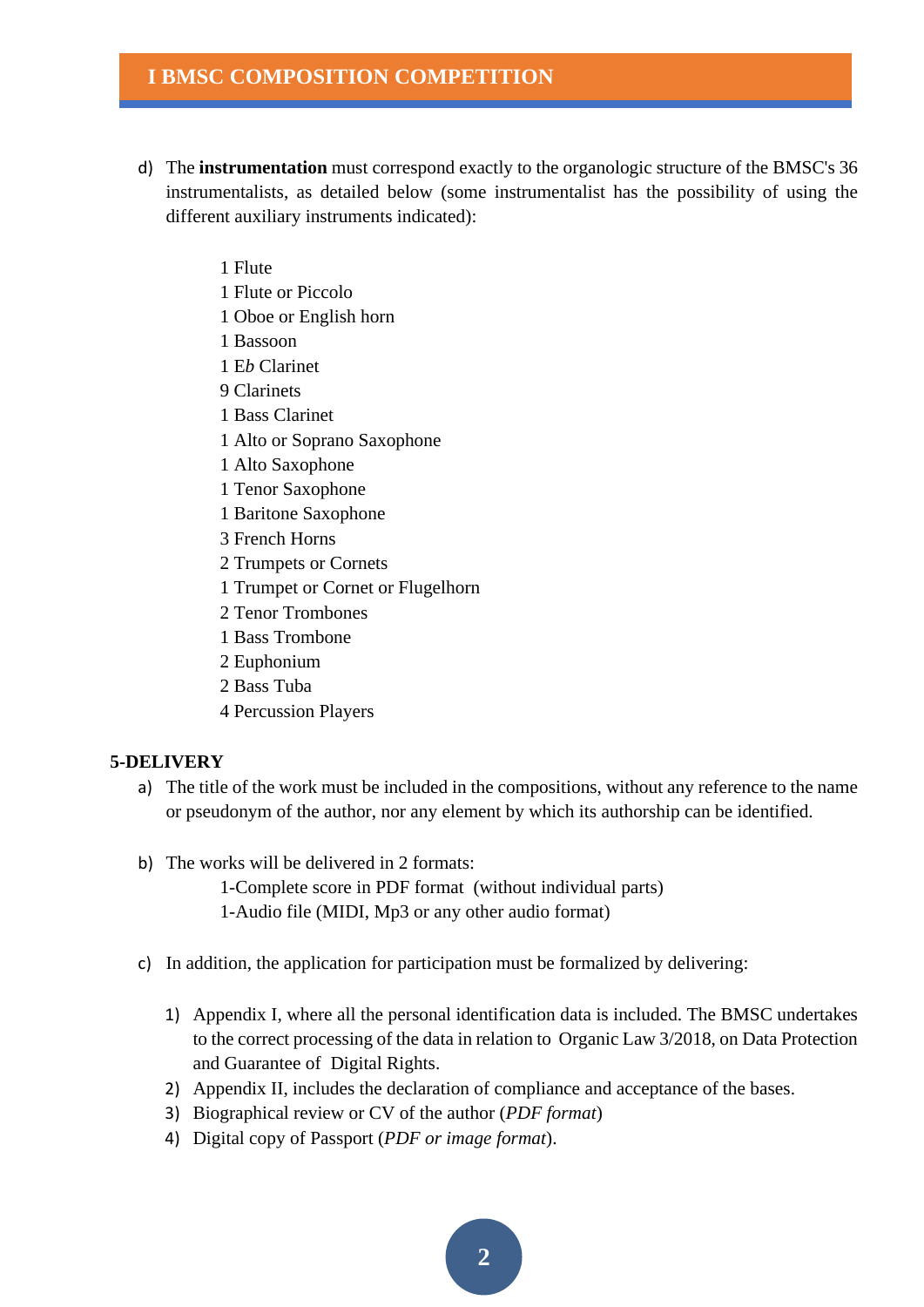# **I BMSC COMPOSITION COMPETITION**

- d) The individual parts or *particellas* of the 3 selected pieces will be requested to their composers by PDF format, with the publication of 25 October 2022, and must be delivered within a maximum period of 3 days (from 25 October to 27 October).
- e) The **deadline for receiving** the works will end on **October 9**, 2022 at 23:59h.
- f) Deliveries will be sent in digital format to the address: [bmsc@santiagodecompostela.gal](mailto:bmsc@santiagodecompostela.gal) (preferably via a WeTransfer, Google Drive or similar link to avoid overweight difficulties).

### **6-PRIZES**

a) The awards of the *I BMSC Composition Competition* are established with the respective economic endowments, subsidized by the City Council of Santiago de Compostela:

1ST PRIZE: €3,000 2ND PRIZE: €2,000 3RD PRIZE: €1,000

- b) The jury, not yet constituted, will be made up of a representation of the BMSC and personalities of recognized prestige.
- c) The jury will select the 3 finalists works, and their decisions won't be appealable. The 3 selected finalists will be announced from October 25th 2022.
- d) The 3 finalist works will be rehearsed by BMSC on November 2nd, 3rd and 4th 2022, and the BMSC's players will participate in the final voting of this 3 finalist works.
- e) The final verdict of the three prizes is established by the following scale:
	- I) 50% the score previously awarded by the members of the jury in the selection of the 3 finalist works.
	- II) 50% the score resulting from the vote of the BMSC's players that will be made on Friday 4 November 2022, after performing the last rehearsal of the works.
- f) The 3 finalist works will be premiered by BMSC in the concert programmed on Sunday November 6th 2022, (12:00 a.m.) at the Teatro Principal de Santiago de Compostela, where the final verdict of the prizes will be announced with the corresponding scoring proceedings.

### **7-CONDITIONS**

a) The winning works will have the obligation to be mentioned in all concerts where they are performed, printed editions, recordings, radio or television editions with the following text:

*"First/Second/Third Prize I BMSC Composition Competition*"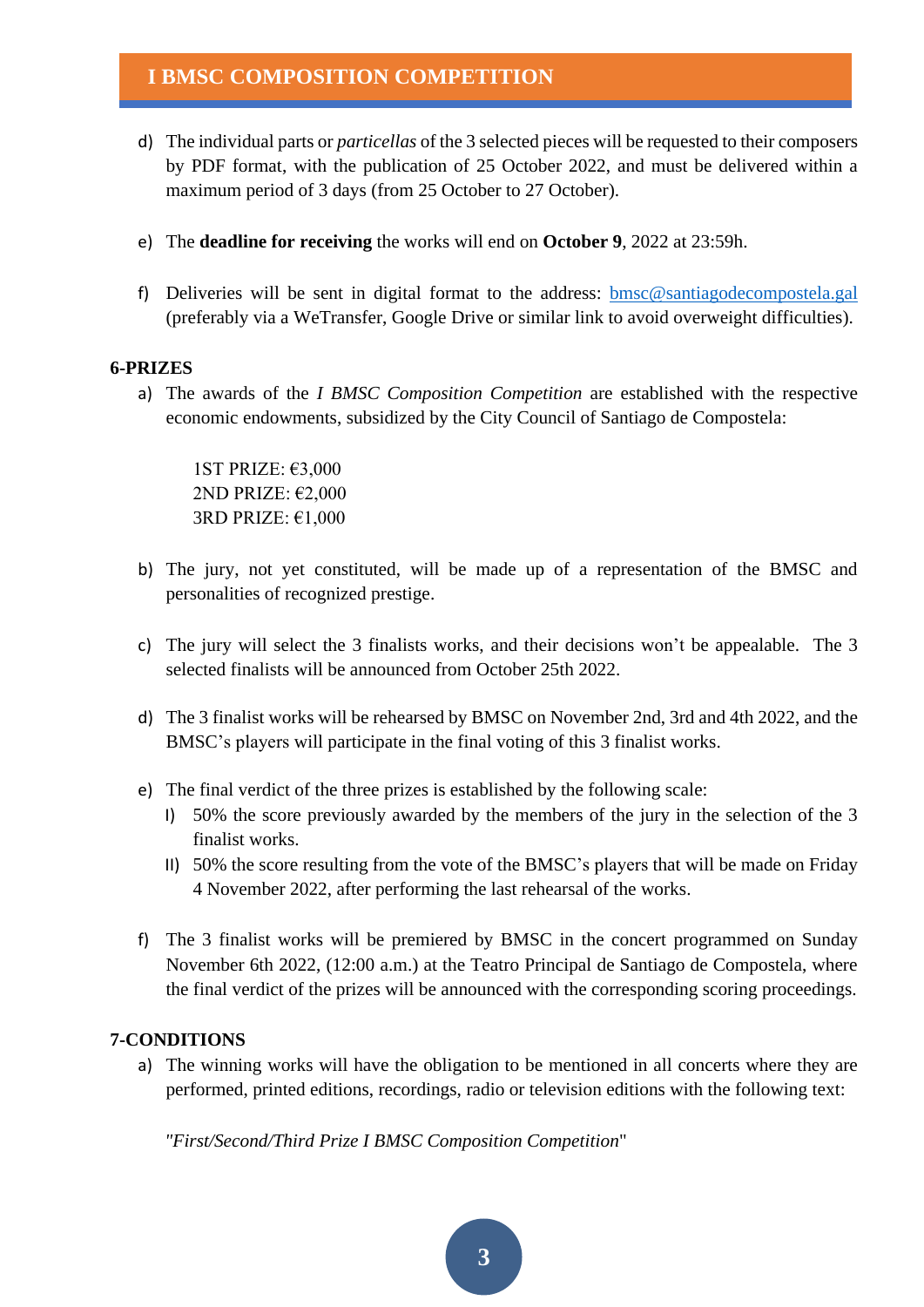# **I BMSC COMPOSITION COMPETITION**

- b) The award-winning works will be part of the BMSC archive and may be interpreted by the BMSC whenever required.
- c) In addition, will be considered the possibility to record the winning works.

### **8-FINAL DIPOSITION**

- a) The contest may be declared desert in any or all of the prizes if the jury deems it appropriate based on the artistic quality of the works presented.
- b) Participation in the *I BMSC Composition Competition* implies the total acceptance of the established bases.